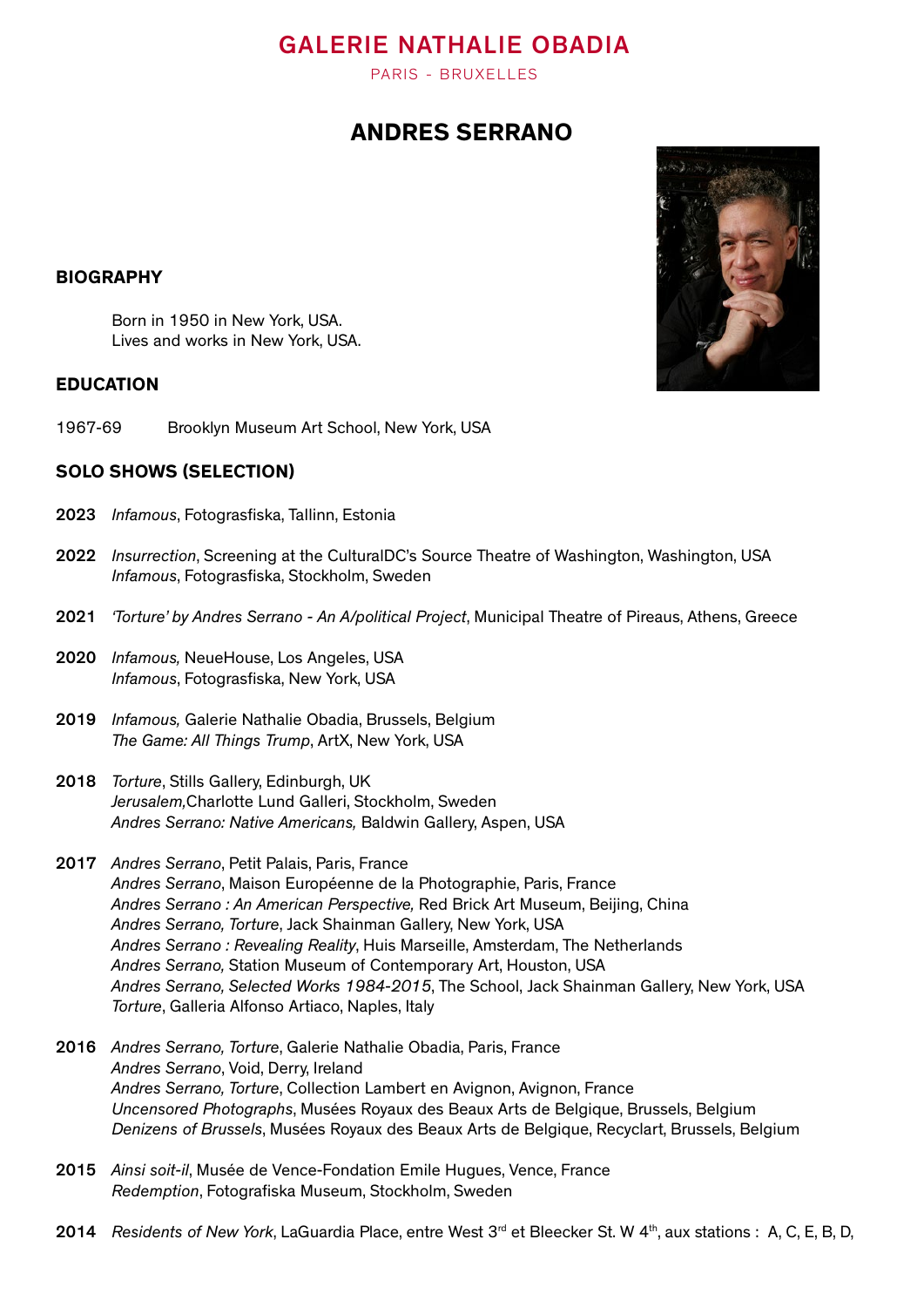F, M ainsi que dans une cabine téléphonique, New York, USA *Andres Serrano, Cuba*, Galerie Nathalie Obadia, Brussels, Belgium *Andres Serrano*, Musée Fesch, Ajaccio, Corsica, France

- 2013 *Andres Serrano, Cuba*, Yvon Lambert Gallery, Paris, France
- 2012 *Andres Serrano. Sacramentum: Sacred Shadows,* Galerie Nathalie Obadia, Brussels, Belgium
- 2011 *Holy Works*, Galleria Pack, Milan, Italy
- 2009 *The Unbearable Lightness of Being*, Yvon Lambert, London, UK
- 2008 *Shit*, Yvon Lambert, New York, USA *Shit*, Yvon Lambert, Paris, France
- 2007 *A History of Sex*, Kulturen, Lund, Sweden *The Morgue Part II*, Yvon Lambert, Paris, France *El Dit a La Nafra*, Centre Cultural METROPOLITÀ, L'Hospitalet, Spain
- 2006 *En Las Fronteras Villa Croce*, Museo d'Arte Contemporanea, Genoa, Italy *Photographie Sehen ...,* Nusser & Baumgart Contemporary, Munich, Germany *Andres Serrano: Selected works*, Walter Otero Gallery, San Juan, Porto Rico *Beautiful Suffering – Photography and the Traffic in Pain*, Williams College Museum of Art, Williamstown, USA *Dark Places*, Santa Monica Museum of Art, Santa Monica, USA ARTIUM, Vitoria-Gasteiz, Spain PAC, Milan, Italy *Andres Serrano - La Part Maudite*, Collection Lambert en Avignon, Avignon, France *Andres Serrano - Baroque*, Gimpel Fils, London, UK
- 2005 *Des Américains*, Yvon Lambert, Paris, France *The Americans*, Ugo Ferrati, Rome, Italy *Andres Serrano – Retrospective*, Moscow House of Photography, Moscow, Russia *Andres Serrano – America*, Galería Juana de Aizpuru, Madrid, Spain
- 2004 *America*, Galleria Photology, Milan, Italy
- 2003 *America*, Paula Cooper Gallery, New York, USA *Works 1985-2002*, Andre Simoens Gallery, Knokke, Belgium *Ekthesi Photographias*, Kalfayan Gallery, Thessalonique, Greece A History of Sex, 5<sup>th</sup> Thessaloniki Documentary Festival-Images of the 21<sup>st</sup> Century, Thessalonique, Greece *America*, Chac Mool Gallery, Los Angeles, USA
- 2002 *Body and Soul*, MEO, Budapest, Hungary *Andres Serrano*, Reali Arte Contemporarea, Brescia, Italy *Andres Serrano's Via Crucis*, Ex Church S. Marta, Rome, Italy *America*, Gimpel Fils, London, UK
- 2001 *World Without End*, The Cathedral of Saint John The Divine, New York, USA *The Beauty of Evil*, De Zonnehof, Center for Modern Art, Amersfoort, The Netherlands *Objects of Desire*, Andre Simoens Gallery, Knokke, Belgium *The Interpretation of Dreams*, Paula Cooper Gallery, New York, USA *The Interpretation of Dreams*, Photology, Milan, Italy *The Interpretation of Dreams*, Galleri Charlotte Lund, Stockholm, Sweden *Body and Soul*, The Barbican (The Curve), London, UK *Andres Serrano: La Interpretación de los Sueños*, Juana de Aizpuru Gallery, Madrid, Spain *America*, Gimpel Fils, London, UK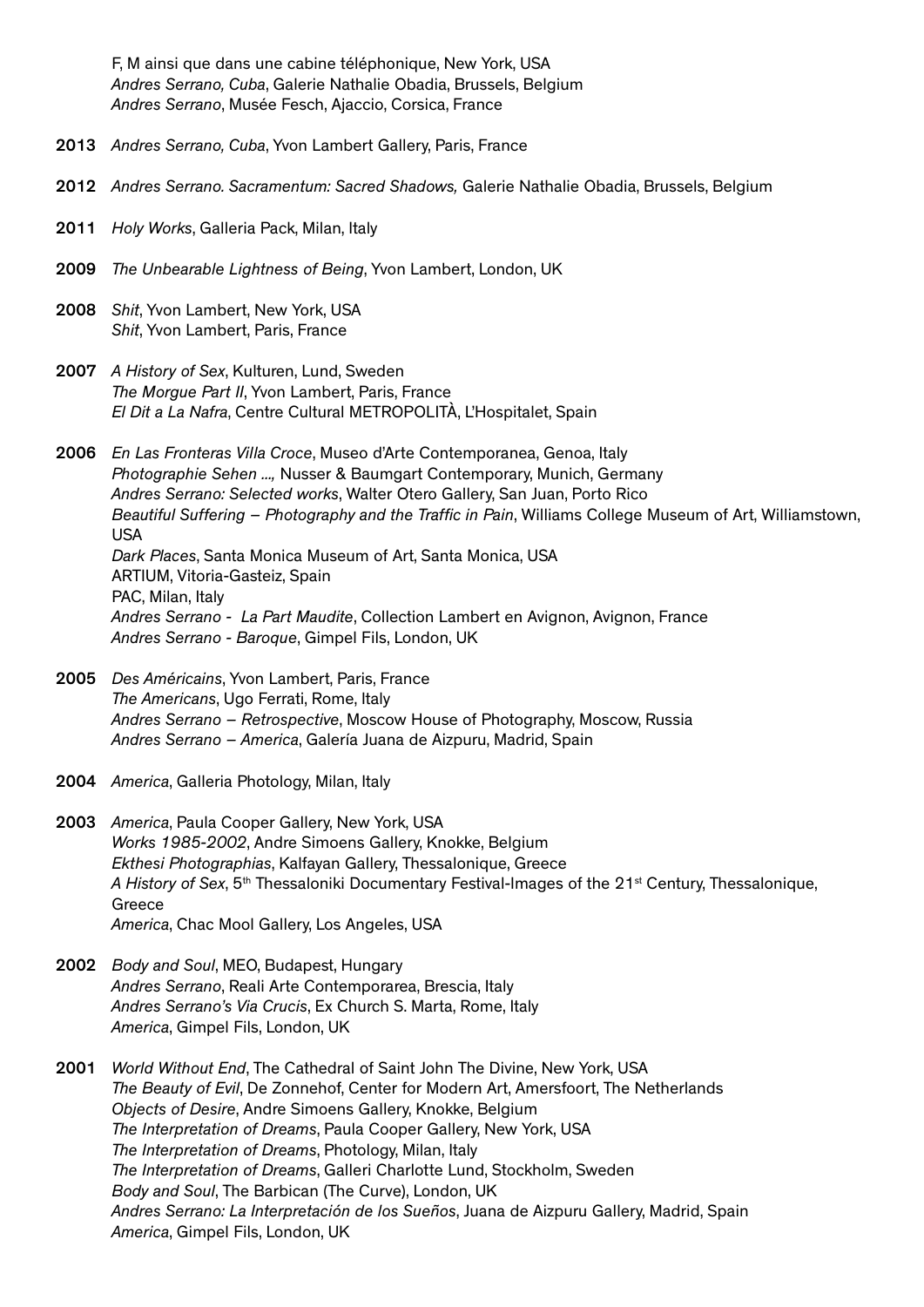- 2000 *Body and Soul*, traveling exhibition: Bergen Art Society, Bergen, Norway; Rogaland Kunst Museum, Stavanger, Norway; Tromsø Art Society, Tromsø, Norway; Stenersenmusett, Olso, Norway; Helsinki City Art Museum, Helsinki, Finland; Ciurlionis National Museum of Art, Kaunas, Lithuania; Ludwig Foundation, Aachen, Germany; Barbican Art Center, London, UK *Andres Serrano*, 20.21 Galerie Edition Kunsthandel, Essen, Germany
- 1999 *Andres Serrano*, David Perez-MacCallum Arte Contemporaneo, Guayaquil, Equator *Andres Serrano*: Immersions & Fluid Abstractions, Andre Simoens Gallery, Knokke, Belgium
- 1998 *Andres Serrano: A Survey*, Ron Judish Fine Arts, Denver, USA *Andres Serrano: A History of Sex*, Photology, Milan, Italy *Andres Serrano: "Red"*, Baumgartner Galleries Inc, Washington, USA *A History of Andres Serrano,* Horsens Museum of Modern Art, In Cooperation With the Groninger Museum, The Netherlands *Andres Serrano: Fluids*, Yvon Lambert, Paris, France *Andres Serrano: Selected Photographs 1987-1996,* Greg Kucera Gallery, Seattle, USA *Andres Serrano: Early Works*, Fay Gold Gallery, Atlanta, USA *Andres Serrano*, Galeria 1991-Joao Graca, Lisbon, Portugal

1997 *Andres Serrano: A History of Sex*, Ugo Ferranti, Rome, Italy *Andres Serrano*, National Gallery of Victoria, Melbourne, Australia *Andres Serrano*, Kirkcaldy Galleries, Melbourne, Australia *Andres Serrano*, Quintana Gallery, Coral Gables, USA *Andres Serrano: Natives + History of Sex*, Artcore Gallery, Toronto, Canada *Andres Serrano*, PROA, Buenos Aires, Argentina *Andres Serrano: A History of Sex*, Paula Cooper Gallery, New York, USA *Andres Serrano: A History of Sex,* Galleri Charlotte Lund, Stockholm, Sweden *Andres Serrano: Fluids, The Klan*, Lydmar Hotel, Stockholm, Sweden *Andres Serrano: A History of Sex*, Yvon Lambert, Paris, France *Andres Serrano*, Galeria Juana des Aizpuru, Madrid, Spain *A History of Andres Serrano: A History of Sex*, Groninger Museum, Groningen, The Netherlands

- 1996 *Andres Serrano*, Museum of Contemporary Art, Zagreb, Croatia *Andres Serrano*, Galerie Dante, Umag, Croatia
- 1995 *Andres Serrano: Large Scale Photographs*, Jan Weiner Gallery, Kansas City, USA *Andres Serrano*, Mokka, Reykjavik, Iceland *Andres Serrano*, Sala Mendoza, Caracas, Venezuela *Andres Serrano*, Port de Barcelona, Barcelona, Spain *Andres Serrano: From A Southern Perspective*, UCA Baum Gallery of Fine Art, Conway, USA *Andres Serrano: Budapest,* Alfonso Artiaco, Naples, Italy *Andres Serrano: The Morgue*, Ugo Ferranti, Rome, Italy *Portfolio*, Edinburgh, UK

1994 *Andres Serrano: Works 1983-93*, traveling exhibition: Institute for Contemporary Art, University of Pennsylvania, Philadelphia, USA ; The New Museum of Contemporary Art, New York, USA ; Center for the Fine Arts, Miami, USA ; Contemporary Arts Museum, Houston, USA ; Museum of Contemporary Art, Chicago, USA ; Malmö Konsthall, Malmö, Sweden *The Morgue*, Museum of Contemporary Art, Montréal, Canada *Budapest*, Paula Cooper Gallery, New York, USA *Budapest,* Yvon Lambert, Paris, France *The Morgue*, Galleri Charlotte Lund, Stockholm, Sweden *L'Inferno di Dante*, Alfonso Artiaco, Naples, Italy *The Church Series*, Paula Cooper Gallery, New York, USA *Andres Serrano*, traveling exhibition: Center for Contemporary Art, Ujazdowski Castle, Warsaw, Poland ; Moderna Galerija, Ljubljana, Slovenia; Magazin 4, Bregenz, Austria ; Grand-Hornu, Hornu, Belgium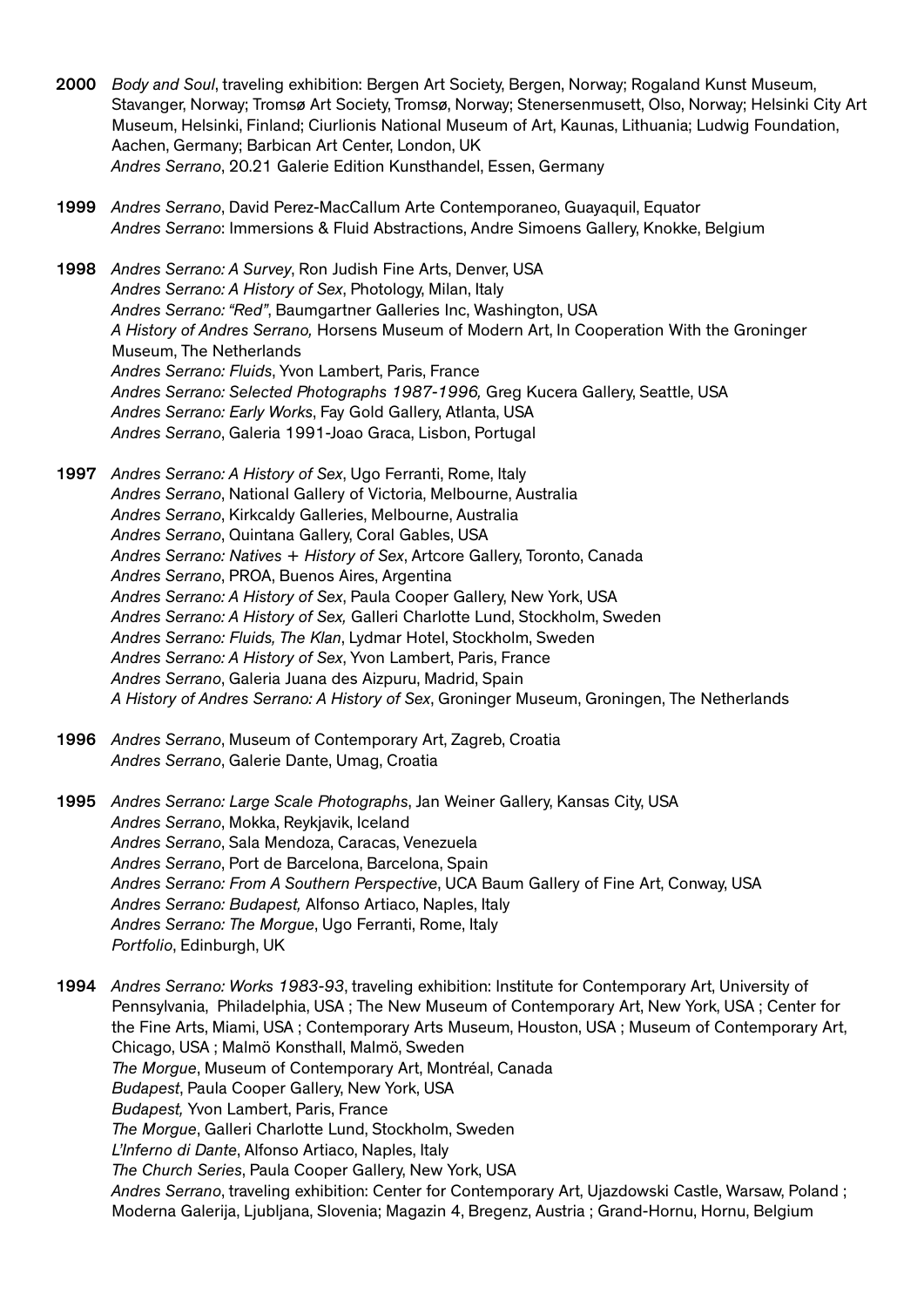- 1993 *Selected Works: 1986-1992*, Feigen Inc., Chicago, USA *The Morgue*, Paula Cooper Gallery, New York, USA
- 1992 *The Morgue*, Yvon Lambert, Paris, France Institute of Contemporary Art, Amsterdam, The Netherlands
- 1991 *Saatchi Museum*, London, UK Gallery Via 8, Tokyo, Japan *Nomads*, Denver Museum of Art, Denver, USA *KKK Portraits*, University of Colorado, Boulder, USA Thomas Segal Gallery, Boston, USA Galleri Susanne Ottesen, Copenhague, Denmark Galleri Riis, Oslo, Norway Seibu, Tokyo, Japan Yvon Lambert, Paris, France
- 1990 Stux Gallery, New York, USA Gallery Cellar, Nagoya, Japan Fay Gold Gallery, Atlanta, USA Blum Helman Gallery, New York, USA Gallery Hibbel, Tokyo, Japan The Seibu Museum of Art, Tokyo, Japan
- 1989 Stux Gallery, New York, USA
- 1988 Stux Gallery, New York, USA Greenberg Wilson Gallery, New York, USA
- 1987 Galerie Hufkens-Noirhomme, Brussels, Belgium
- 1986 *The Unknown Christ*, Museum of Contemporary Hispanic Art, New York, USA
- 1985 Leonard Perlson Gallery, New York, USA

#### GROUP SHOWS (SELECTION)

- 2022 *A breviary of the history of photography,* Fundación Juan March, Madrid, Spain *Camouflages,* Museo Oscar Niemeyer, Curitiba Biennale, Brazil *Tranchée Racine*, Halle Saint-Pierre, Paris, France *Sida*, Mucem, Marseille, France *La Beauté du Diable*, Frac Franche-Comté, France
- 2021 *Learning to Look: The Addison at 90*, Addison Gallery of American Art, Phillips Academy, Andover, USA *L'homme gris*, Casino Luxembourg, Luxembourg *High Emission Zone*, Galerie Nathalie Obadia, Paris, France François Fauchon, collectionneur-cambrioleur, Suquet des Art(iste)s, Cannes, France *Bijoux d'artistes, de Picasso à Koons*, The collection of Diane Venet, Forum Grimaldi, Monaco *Corpus Domini. Dal Corpo Glorioso Alle Rovine dell'Anima,* Palazzo Reale, Milan, Italy
- 2020 *The Thread of Life*, Faculty of Law, Leuven, Belgium *Portraits, from the 17th to the 21st century,* Galerie Nathalie Obadia, Brussels, Belgium *Pictures from Another Wall - De collectie van Huis Marseille in De Pont*, De Pont Museum, Tilburg, The Netherlands *Andres Serrano: Revisiting America,* College of Arts & Architecture, Montana State University, USA *Andres Serrano | Redemption*, Fotografiska, Stockholm, Sweden *Looking Forward*, Galerie Nathalie Obadia, Paris, France *Being An Artist In America' for now,* Kunsthal KADE, The Netherlands *L'homme gris*, Casino Luxembourg, Luxembourg Bangkok's Bi-annual Art Festival, Bangkok, Thailand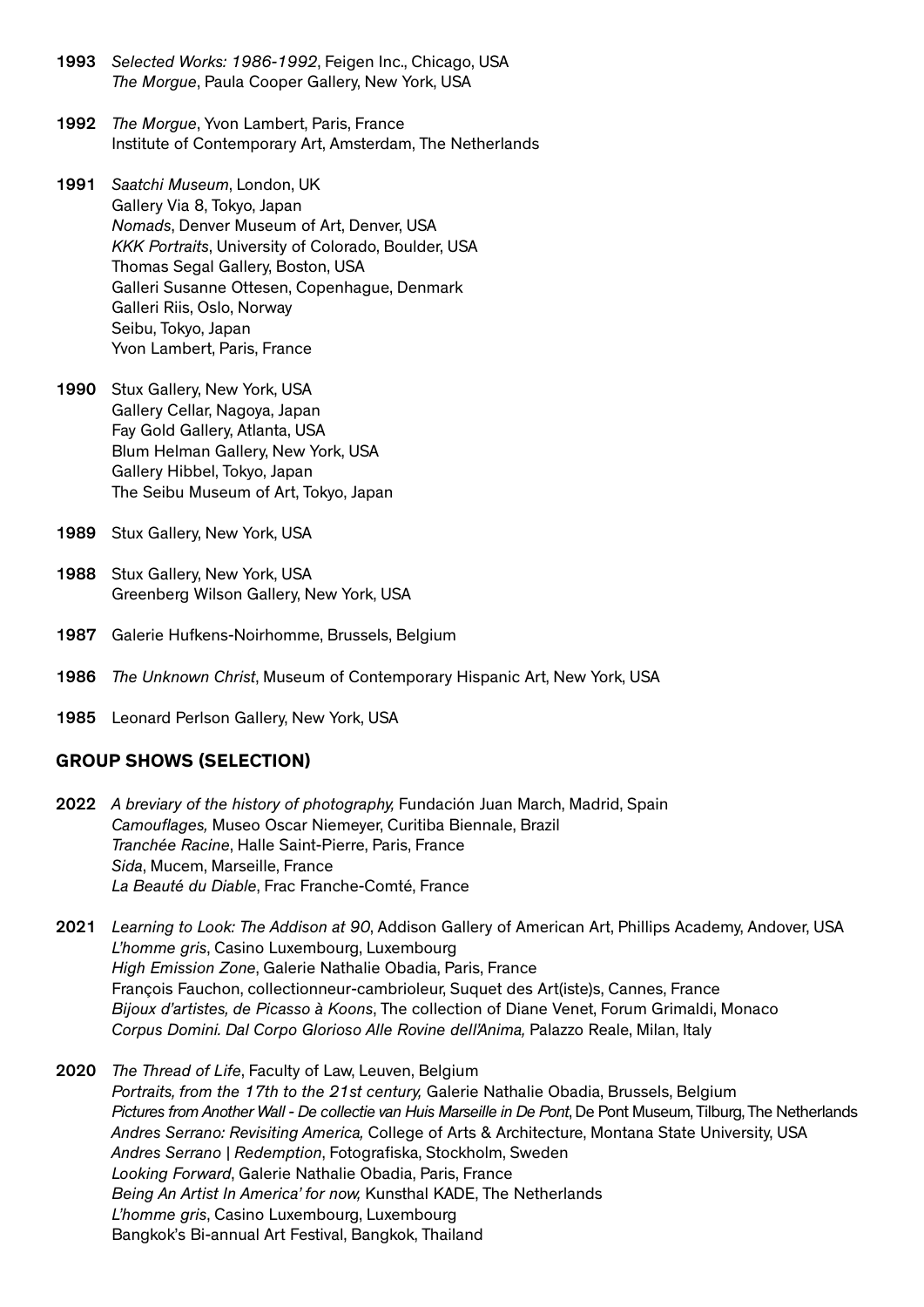- 2019 *Icons,* Kunsthalle Bremen, Bremen, Germany *Pan y Circo: Appease, Distract, Disrupt,* Another Space, New York, USA *Erwin Olaf,* The Hague Museum of Photography, La Haye, The Netherlands *Show your wound*, Dom Museum Wien, Vienna, Austria *WAIT,* Museu Coleção Berardo, Lisbon, Portugal *10 ans*, Galerie Nathalie Obadia, Brussels, Belgium *IncarNations*, African Art as Philosophy, BOZAR, Brussels, Belgium Exposition d'été, Galerie Nathalie Obadia, Brussels, Belgium
- 2018 *Us or Chaos,* Collection A/Political, BPS22 Musée d'art de la Province de Hainaut, Charleroi, Belgium *Artists as Innovator,* SUNY - Alfred State College, New York, USA *Das letzte Bild*, C/O Berlin Foundation, Berlin, Germany *WARHOL&FRIENDS, Palazzo Albergat*i, Bologna, Italy *And I will take you to Paradise,* Jugendstilsenteret and KUBE, Alesund, Norway *Motherland in Art*, Museum of Contemporary Art in Krakow, Krakow, Poland *Nordic Lights Photo Festival,* Kristiansand, Norway *La vision de la mort dans l'art contemporain*, Stadtgalerie Saarbrücken, Saarbrücken, Germany *In Your Dreams,* the Australian Centre for Photography (ACP) and the UNSW Galleries, Sydney, Australia
- 2017 *Diane Venet, bijoux d'artistes,* Musée des Arts Décoratifs, Paris, France *"From la Havana has come a…",* Galería Juana de Aizpuru, Madrid, Spain *Forbidden images,* traveling exhibition: The Women's Museum, Aarhus, Denmark; The Museum of Religious Art, Lemvig, Denmark; The Skovgaard Museum, Viborg, Denmark *#2 Americans,* EXMA, Exhibiting and Moving Arts, Cagliari, Italy *Frammenti di Paradiso*, Collezione Agovino, Chiesa di San Giuseppe delle Scalze a Pontecorvo, Naples, Italy Indianapolis Museum of Art, permanent collection, Indianapolis, USA *Von Christo Biskiefer. Die collection Lambert Avignon,* Kunstmuseum Pablo Picasso Münster, Münster, Germany *Innovators and Activists: Celebrating Three Decades of New York State Council on the Arts/New York Foundation for the Arts Fellowships,* New York Film Academy in collaboration with the State University of New York, traveling exhibition between 2017 et 2020 : SUNY New Paltz, SUNY Cortland, Alfred University, SUNY, Plattsburg, Stony Brook University, Westchester Community College in New York, USA *Relikte & Reliquien*, MEWO Kunsthalle, Memmingen, Germany *An incomplete history of protest: selection from the Whitney's Collection, 1940 -2017*, Whitney Museum of American Art, New York, USA
- 2016 *Échos,* Collection Kering (pour les Journées Européennes du Patrimoine), Chapelle de l'Hôpital Laennec, Paris, France *Nothing but blue skies : Les rencontres de la photographie,* Arles, France *Love Stories,* Photaumnales 2016, Beauvais, France *Caleidoscopio y rompecabezas,* Centro Atlántico de Arte Moderno (CAAM), Las Palmas de Gran Canaria, Spain *ta.bu*, Maison Particulière, Brussels, Belgium *Art AIDS America,* Tacoma Art Museum, Tacoma, USA *Hacking Habitat*, Pénitencier de Wolvenplein, Utrecht, The Netherlands
- 2015 *Joie de vivre,* Palais des Beaux Arts, Lille, France *Collection Lambert en Avignon,* Avignon, France *Sacro e Profano*, Photolux, Lucca, Italy *Bare: Degrees of undress,* National Portrait Gallery, Canberra, Australia *Pair(e)*, Maison Particulière, Brussels, Belgium *Slip of the tongue*, Punta della Dogana, Collection de la fondation François Pinault, Venice, Italy *Arts & Foods - Rituals since 1851*, Triennale de Milan, Milan, Italy *Beyond the Classical : Imagining Ideal Across Time »*, National Academy Museum, New York, USA *SELF : Portraits of artists in their absence*, National Academy Museum, New York, USA
- 2014 *La disparition des lucioles*, Collection Lambert en Avignon, Prison Sainte-Anne, Avignon, France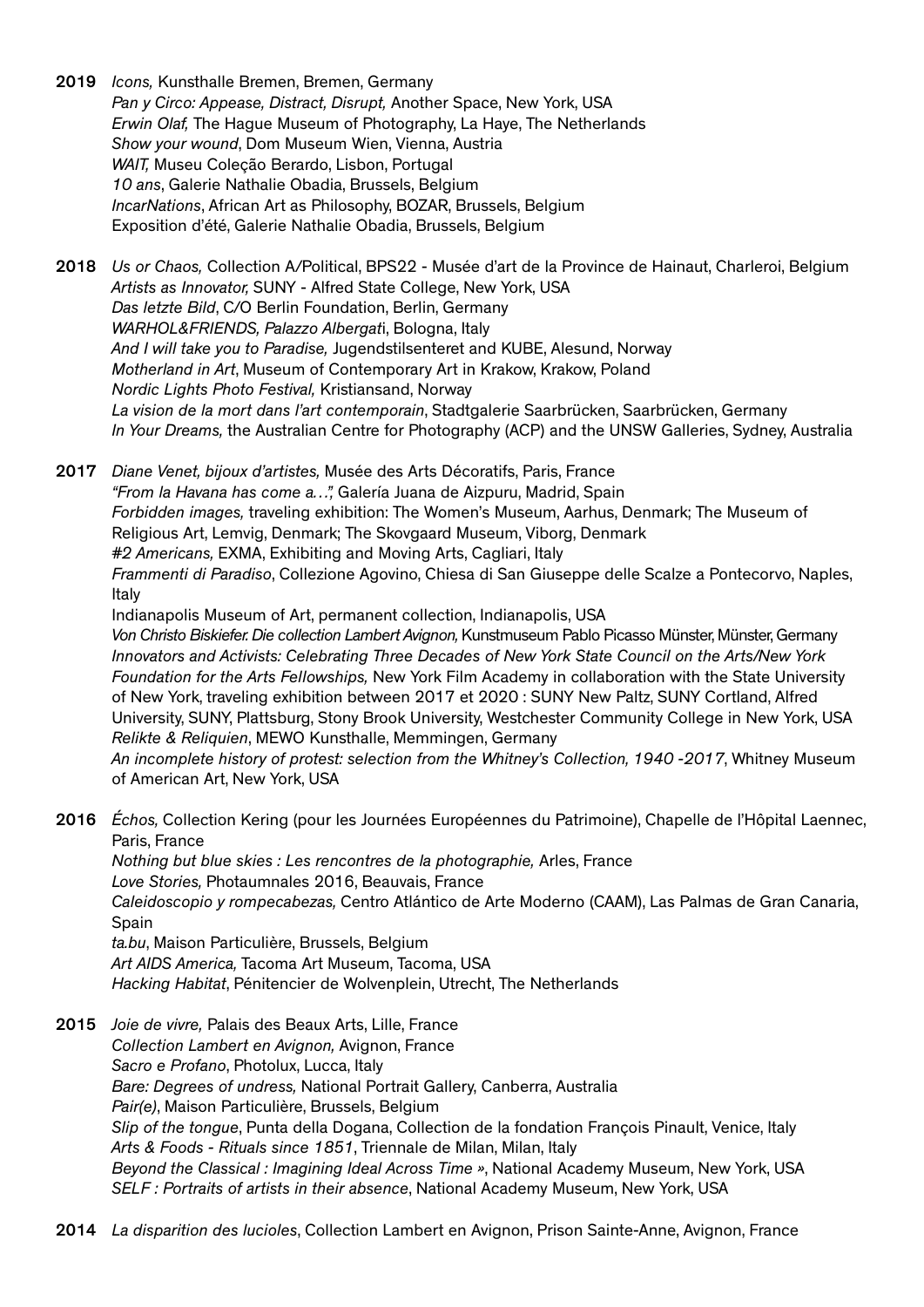*Résonance(s)*, Maison particulière, Brussels, Belgium

- 2013 *NYC 1993*, The New Museum, New York, USA *Superreal: alternative realities in photography and new media*, Museo del Barrio, New York, USA *Tell It To My Heart: Collected by Julie Ault*, Kunstmuseum, Basel, Switzerland (Traveling in Portugal) *Flesh*, The Royal Hibernian Academy, Dublin, Ireland *L'œil photographique, œuvres majeures de la collection du Centre national des arts plastiques*, FRAC Auvergne, Clermont-Ferrand, France
- 2012 *Histoires de Portraits*, Maison du Théâtre et de la Danse, Epinay-sur-Seine, France *Wonderful – Humboldt*, Krokodil & Polke, Die Olbricht Collection - me Collectors Room Berlin, Berlin, Germany *Religion & Riten*, Art Foyer der DZ Bank Kunstsammlung, Frankfort-on-Main, Germany *Les chefs d'oeuvre de la donation Yvon Lambert*, Collection Lambert en Avignon, Avignon, France *Uberall und nirgends, Werke aus der Sammlung Reydan Weiss*, Kunsthaus Villa Jauss, Oberstdorf, Germany *Art Practices and Social Imaginaries*, 11th Biennial of Havana, Havana, Cuba *Struggle(s),* Maison Particulière, Brussels, Belgium *Beyond Memory*, Museum on the Seam, Jerusalem, Israel *Der Mensch und seine Objekte*, Museum Folkwang Essen, Essen, Germany
- 2011 *I Believe in Miracles*, Collection Lambert en Avignon, Musée d'art contemporain, Avignon, France *L'insoutenable légèreté de l'être*, Yvon Lambert, Paris, France *The Unbearable Lightness of Being,* Yvon Lambert, New York, USA *Fotógrafos da Cena Contemporânea*, Museu de Arte Contemporânea da Universidade de São Paulo, São Paulo, Brazil *Play Time,* Galerie Yvon Lambert, New York, USA *Unsettled: Photography and Politics in Contemporary Art,* Philadelphia Museum of Art, Philadelphia, USA *Pax*, Fondation Francès, Senlis, France *Double Face*, FRAC, Basse-Normandie, Caen, France

2010 *America: Now and Here* (curated by : Eric Fischl), traveling exhibition : Kansas City, USA ; Detroit, USA ; Chicago, USA ; Furman University Thompson Art Gallery, Greenville, USA *WEIHNACHTSAUSSTELLUNG … BIS INS NEUE JAHR*, Burkhard Eikelmann Galerie, Dusseldorf, Germany *Autour de l'extrême*, Maison Européenne de la Photographie, Paris, France *Baraka 2*, Espace Vallès, Saint-Martin-d'Hères, France *25 years/25 Works*, Wessel + O'Connor Fine Art, New York, USA *Lebenslust und Totentanz,* Kunsthalle Krems, Krems, USA *Tudo o que é sólido dissolve-se no ar: o social na Colecção Berardo,* Berardo Museum, Collection of Modern and Contemporary Art, Lisbonne, Portugal *Tra pittura e fotografia*, sezione contemporanea dal 1960 al 2000, Museo Ken Damy, Brescia, Italy *En Privado 2. La Opción Desamable,* Es Baluard Museu d'Art Modern, Palma de Mallorca, Spain *In-Book/Out-Book/If-Book*, Museo della Città, Perugia, Italy *Che cosa sono le nuvole? Werke aus der Sammlung Enea Righi,* Museum für moderne und zeitgenössische Kunst, Bolzano, Italy *Expresiones/Expressions: Caribbean and Latin American Art from the Benjamin Ortiz Collection*, Lyman Allyn Art Museum, London, UK *Seven Deadly Sins*, IKON Ltd, Santa Monica, USA *Strictly Death: Selected Works from the Richard Harris Collection*, Slought Foundation, Philadelphia, USA *Contemporary Prints*, University of Virginia Art Museums, The Fralin Museum of Art, Charlottesville, USA

2009 *Dark side II*, Fotomuseum, Winterthur, USA *Messiahs, Western man and the idea of redemption in modern and contemporary visual art*, MODEM, Debrecen, Hungary *Hors Jeux*, Galerie de la Médiathèque, Beauvais, France *Beyond Appearances*, Lehman College Art Gallery, New York City, USA *Big Shots: Andy Warhol, Celebrity Culture, and the 1980's,* Spencer Museum of Art, Lawrence, USA *Black Is, Black Ain't*, H&R Block Artspace at Kansas City Art Institute, Kansas City, USA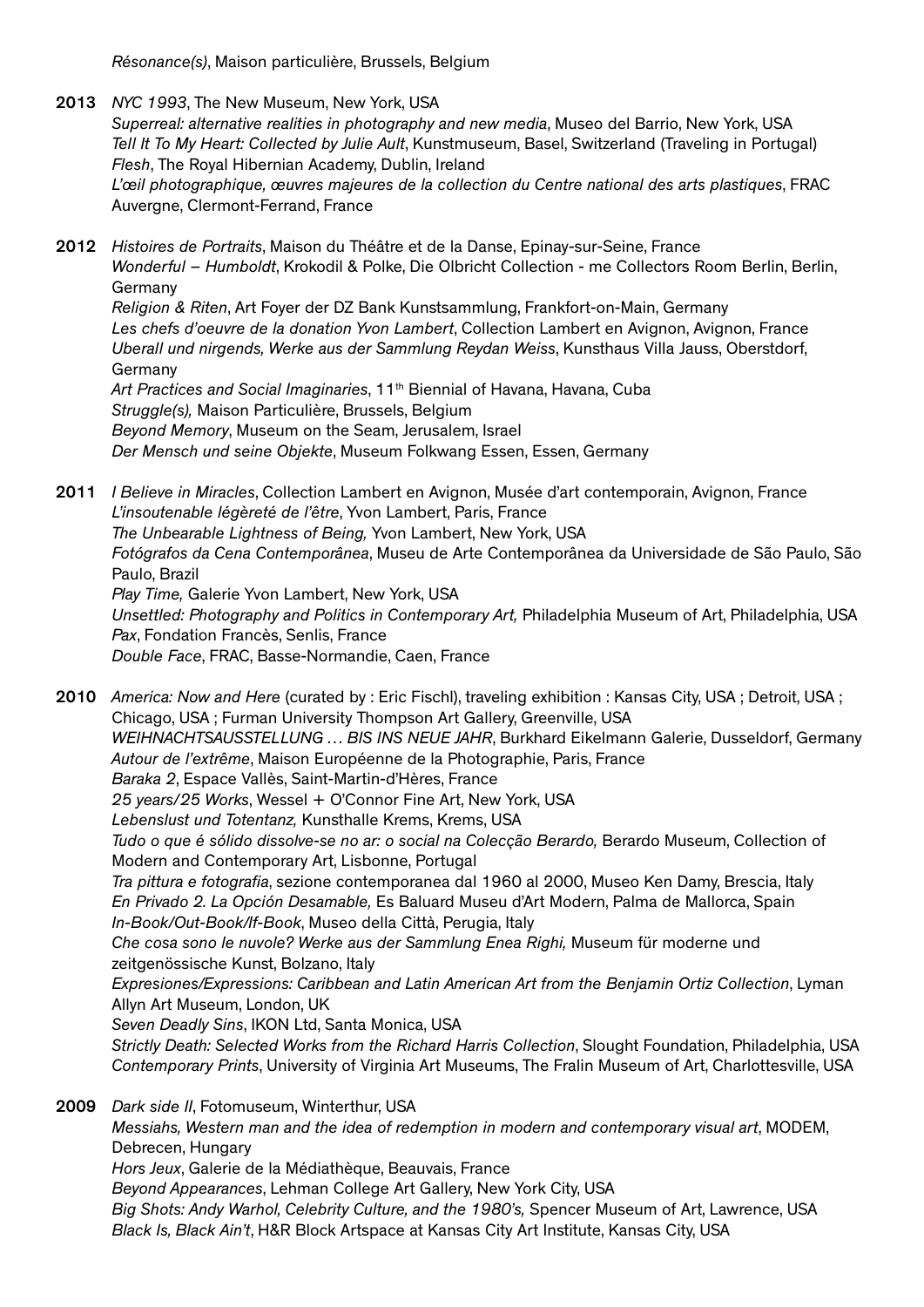*Pequeña historia de la fotografía*, Centro Galego de Arte Contemporánea, Santiago de Compostela, Spain *Contempt for the New,* Brooks Museum of Art, Memphis, USA

2008 *Promenades Insomniaques. Dormir / rêver dans l'art contemporain*, Passage de Retz, Paris, France *Art[e]merica Latina*, The Citadel, Saint-Tropez, France *Street & Studio: An Urban History of Photography*, Tate Modern, London, UK *Traces du Sacré* (commissariat : Alfred Pacquement, Jean de Loisy and Angela Lampe), traveling exhibition : Centre Georges Pompidou, Paris, France ; Haus der Kunst, Munich, Germany *BABY: Picturing the Ideal Human*, Fotomuseum, Rotterdam, The Netherlands *On the Human Being, International Photography 1950-2000's*, Contemporary Art Museum, Seville, Spain

2007 *Death Becomes Her*, Yvon Lambert Temporary Space, Miami, USA *Fotográfica*, Fotomuseo, Bogota, Colombia *Dedica – 1986-2006 Twenty Years from Galleria Alfonso Artiaco* (curated by: Julia Draganovic), PAN, Palazzo delle Arti Napoli, Naples, Italy *J'embrasse Pas*, Collection Lambert en Avignon, Avignon, France *Passage du Temps*, Collection de la fondation François Pinault, Lille, France *Figures de l'Acteur. Le Paradoxe du Comédien*, Collection Lambert en Avignon, France *Busy Going Crazy,* La Maison Rouge, Fondation Antoine-de-Galbert, Paris, France *Six Feet Under; Autopsie Unseres Umgang mit Toten Kunstmuseum Bern*, Bern, Switzerland *Revelation (Uppenbar(a)t),* Kulturhuset Stockholm, Stockholm, Sweden *INTO ME / OUT OF ME,* Kunst-Werke Berlin E.V. -KW Institute for Contemporary Art, Berlin, Germany *Redefined,* The Corcoran Gallery of Art, Washington, USA

2006 *Andres Serrano*, ARTIUM Centro-Museo Vasco de Arte Contemporáneo, Vitoria-Gasteiz, Spain *En Las Fronteras*, Villa Croce Museo d'Arte Contemporanea, Genoa, Italy *La Visíon Impura - Fondos de La Colección Permanente*, Museo Nacional Centro de Arte Reina Sofía, Madrid, Spain *Beautiful Suffering - Photography and The Traffic in Pain,* Williams College Museum of Art, Williamstown, USA *Dark Places*, Santa Monica Museum of Art, Santa Monica, USA *Photographie Sehen ...,* Nusser & Baumgart Contemporary, Munich, Germany

2005 *Boost in The Shell*, De Bond, Bruges, Belgium, Brussels *Foto di Famiglia*, Lerimonti Gallery, Milan, Italy *La Photographie à l'épreuve*, Musée d'Art Moderne, Saint-Etienne, France La Collection d'Enea Richi, Collection Lambert, Muséee d'Art Contemporain, Avignon, France *A Fotografia Na Coleccao Berardo*, Museu de Arte Moderna (Berardo Collection) Lisbon, Portugal Coleccion de Fotografia Contemporanea de Telefonica, MARCO, Vigo, Spain *Oog in Oog*, Groninger Museum, Groningen, The Netherlands *Voisins Officiels*, Musée d'Art Moderne, Lille Métropole, Villeneuve d'Asq, France *Figuratively Speaking*, Miami Art Museum, Miami, USA

2004 *Cabinet Photographique Érotique*, Galerie Steinek, Vienna, Austria *Piss Off*, Museum of New Art, Pontiac, USA *Conditional Being*, Metrònom, Barcelona, Spain *Take Five! Huis Marseille Turns Five*, Huis Marseille, Amsterdam, The Netherlands *Love*, Rudolf Budja Galerie, Salzburg, Austria *Stalemate*, Museum of Contemporary Art Chicago, Chicago, USA *N(E)ORRETRATOS*, Galeria Juana de Aizpuru, Madrid, Spain *L'Arte in Testa.* Storia di Un Possessione da Picasso ai Giorni Nostri, MACI, Isernia, Italy *La Collection Ordonez Falcon-Une Passion Partagée*, Le Botanique, Brussels, Belgium *Coleccion de Fotografia Contemporanea*, Fundacion Telefonica, Madrid, Spain *Corpo a Corpo*, Galleria Stefano Forni, Bologna, Italy *Photographs: Recent Acquisitions,* Fisher Landau Center for Art, New York, USA

2003 *Corpus Christi: Representations of Christ in Photography, 1850-2001*, International Haus Der Photographie – Deichtorhallen, Hambourg, Germany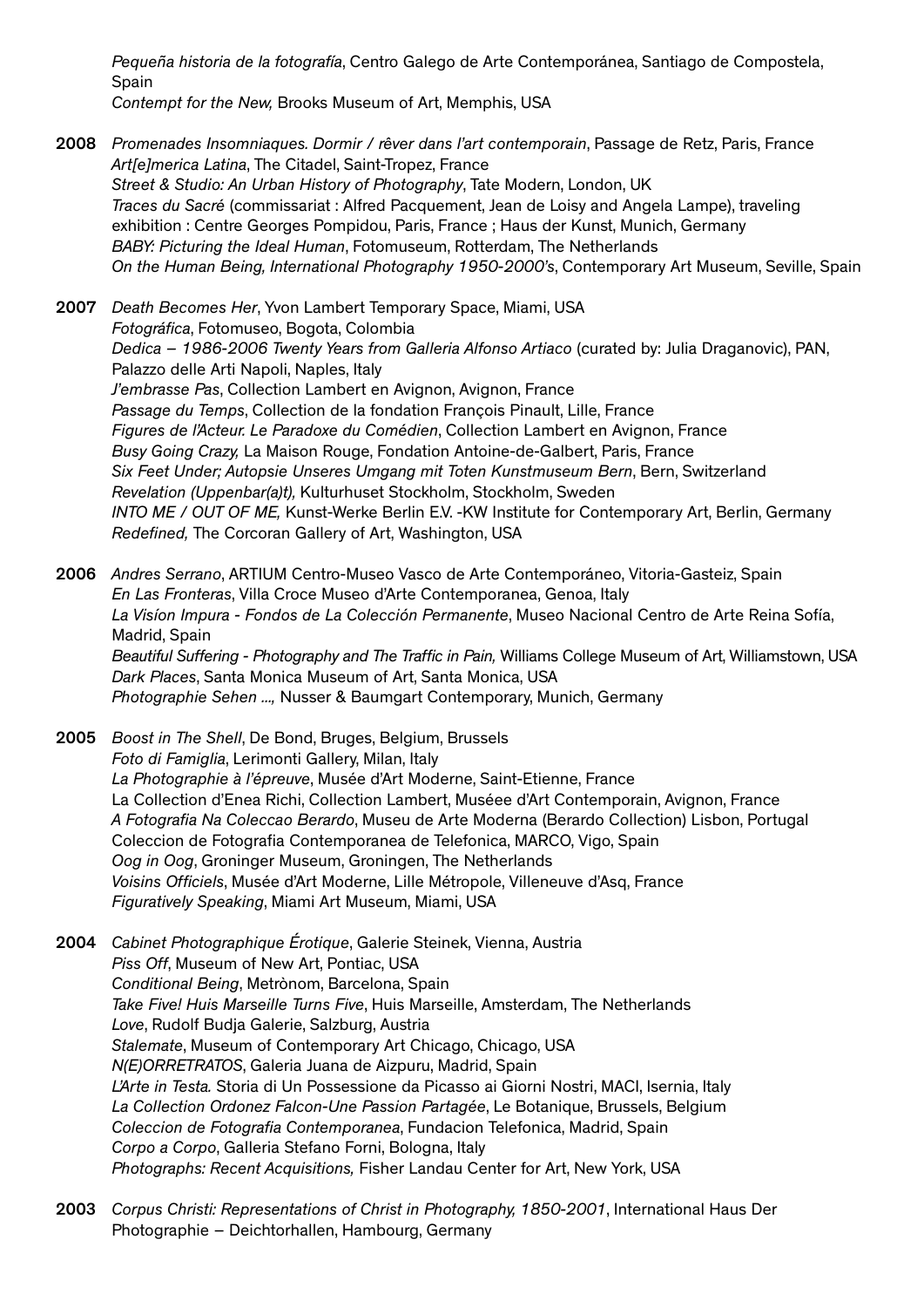*Only Skin Deep: Changing Visions of The American Self*, traveling exhibition : International Center of Photography, New York, USA ; San Diego Museum of Art, San Diego, USA *Indians and Cowboys, Cowboys and Indians*, Jan Weiner Gallery, Kansas City, USA Belvedere dell'Arte Orizzonti, Firenze Mostre, Florence, Italy *Phantom of Desire,* Neue Galerie Graz; Stadtmuseum, Graz, Austria *Whiteness,* A Wayward Collection, Laguna Art Museum, California, USA *Pulp Art,* Brooklyn Museum of Art, New York, USA *Abstraction in Photography*, Von Lintel Gallery, New York, USA *Pictures of You,* Galeria Estrany-De La Mota, Barcelona, Spain *Frame Editions*, Nusser & Baumgart Contemporary, Munich, Germany *Female Turbulence*, Aeroplastics Contemporary, Brussels, Belgium *Time Frame: Impressions of American Social and Cultural Roots*, Forte Belvedere, Florence, Italy *Mortalis, Het Beeld Van De Dood In De Fotografie/ Images of Death in Photography*, Fotomuseum Den Haag, La Haye, The Netherlands *Como si Nada-Coleccion Juan Rédon*, Fundacion Foto Colectania, Barcelona, Spain *Photographier to Photograph*, Collection Lambert, Musée d'Art Contemporain, Avignon, France 2002 *RE: ACTION 2002*, Jan Weiner Gallery, Kansas City, USA *Twenty Years of Stefan Stux*, New Gallery, Houston, USA *People See Paintings*, MCA Chicago, USA *Acquiring Taste,* Real Art Ways, Hartford, USA *Superheroes*, Galerie Edward Mitterrand, Geneva, Switzerland *El Bello Genero*, Sala de Exposiciones Plaza de Espana, Madrid, Spain *Sacred & Profane*, York City Art Gallery, York, UK *For Skin*, Generous Miracles Gallery, New York, USA *Photographier – to Photograph*, Collection Lambert en Avignon, Musée d'art contemporain, Avignon, France

*Art & Outrage: The Exhibition*, Robert Miller Gallery, New York, USA

*Art Downtown, Wall Street Rising*, New York, USA

*The Great American Nude*, Bruce Museum of Arts and Science, Greenwich, USA

*Erotic*, Charles Riva Gallery, New York, USA

*Pandemic: Imaging AIDS*, traveling exhibition : Museo de Arte Contemporaneo and Fomento de las Artes Decorativas, Barcelona, Spain ; Pretoria Art Museum, Pretoria, South Africa ; The United Nations, New York, USA ; The Philadelphia Art Alliance, Philadelphia, USA ; The Yager Museum, Hartwick College, Oneonta, USA ; Brown University, Providence, USA ; Center for Disease Control, Atlanta, USA *With and Without You: Re-Visitations of Art in the Age of AIDS*, Ivan Dougherty Gallery, Sydney, Australia *Revelation, Representation of Christ in Photography*, Israel Museum, Jérusalem, Israel *Photography Fast Forward: Aperture at 50*, The New Museum of Contemporary Art, New York, USA Generous Miracles Gallery, New York, USA

*Photographier – to Photograph*, Collection Lambert en Avignon, Musée d'art contemporain, Avignon, France

*Portraits*, Andre Simoens Gallery, Knokke, Belgium *For Your Eyes Only*, Photology, Milan, Italy

2001 *Because Sex Sells: Part II,* Nikolai Fine Art, New York, USA *Give & Take,* Serpentine Gallery, Victoria and Albert Museum, London, UK *Full Frontal,* Photographic Portraits, Jan Weiner Gallery, Kansas City, USA *A Disarming Beauty: The Venus de Milo in 20th Century Art,* Salvador Dalí Museum, St. Petersburg, État-Unis *Body & Sin*, Valencia Biennial, Valence, Spain *The Reality-Effect: Contemporary American Photography*, Guild Hall Museum, East Hampton, USA *Fluid*, Wolverhampton Art Gallery, Wolverhampton, UK *Best of the Season*, The Aldrich Museum of Contemporary Art, Ridgefield, USA *Sacred & Profane*, traveling exhibition : Mappin Art Gallery, Sheffield, UK ; York City Art Gallery, York, UK ; Brighton Museum & Art Gallery, Brighton, UK *The Beauty of Evil*, Museum De Zonnehof, Amersfoort, The Netherlands *Video Café: E/Motion Studies*, Queens Museum of Art, Long Island City, USA *Blood: Perspectives on Art, Power, Politics and Pathology*, Schirn Kunsthalle, Frankfort, Germany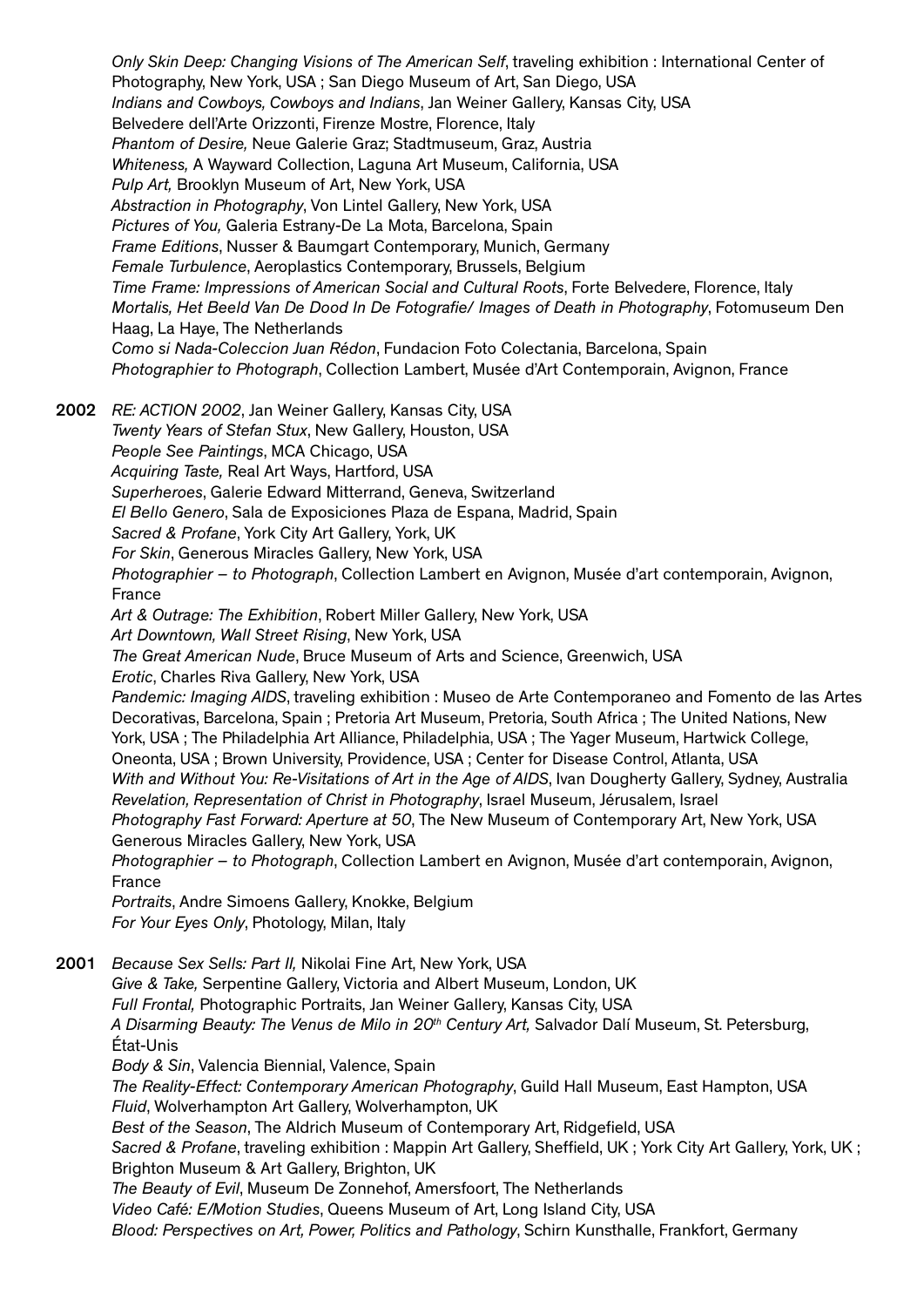*Rear Window and Masking*, The Atlanta Contemporary Art Center, Atlanta, USA *The Passions,* From Brueghel to Viola; James Cohan Gallery, New York, USA

2000 *Don't Follow Patterns*, Empire Bronze Foundry, Long Island City, USA

*Red*, Julie Saul Gallery, New York, USA

*Because Sex Sells: Part I*, Nikolai Fine Art, New York, USA

*American Perspectives: Photographs from the Polaroid Collection,* traveling exhibition : Metropolitan Museum of Photography, Tokyo, Japan ; Museum [EKI] Kyoto, Kyoto, Japan ; Takamatsu City Museum of Art, Takamatsu, Japan ; Museum of Contemporary Art, Sapporo, Sapporo, Japan

*Faith: The Impact of Judeo-Christian Religion on Art at the Millennium*, The Aldrich Museum of Contemporary Art, Ridgefield, USA

*Children of the 20th Century*, Von der Heydt Museum, Wuppertal, Germany ; Gallery Aschaffenborg, Jesuiten Kirche, Germany ; Mittelrhein Museum, Koblenz, Germany

*100 at 2000: The Century of Photography*, Photology, Milan, Italy

*Picturing the Modern Amazon*, New Museum of Contemporary Art, New York, USA *Bizarre, John Gibson Gallery*, New York, USA

*Postmodern Heretics?: The Catholic Imagination in Contemporary Art*, Klemm Gallery, Siena Heights University. Adrian, Michigan, USA

*Photography Now : An International Survey of Contemporary Photography*, Contemporary Arts Center, New-Orleans, USA

*Mennesket - Body & Existence*, Arken Museum for Modern Kunst, Ishøj, Denmark

*20th Anniversary Show : Photography*, Stefan Stux Gallery, New York, USA

*Art of the Americas from the Chase Manhattan Collection: Icon + Grid + Void*, The Americas Society, New York, USA

*Chorus of Light: Photographs from the Collection of Sir Elton John*, High Museum of Art, Atlanta, USA *Visualizing the Blues*, traveling exhibition : The Dixon Gallery and Gardens, Memphis, USA ; Greenville County Museum of Art, Greenville, USA ; Georgia Museum of Art, University of Georgia, Athens, USA ; New Orleans Museum of Art, New Orleans, USA ; Austin Museum of Art, Austin, USA ; Orlando Museum of Art, Orlando, USA

*Snapshots*, Contemporary Museum, Baltimore, USA

*Drawings & Photographs*, Matthew Marks Gallery, New York, USA

*Ultra Baroque, Aspects of Post Latin American Art,* traveling exhibition : Museum of Contemporary Art, San Diego, USA ; Modern Art Museum, Fort Worth, USA ; San Francisco Museum of Modern Art, San Francisco, USA ; Art Gallery of Ontario, Toronto, Canada ; Miami Art Museum, Miami, USA ; Walker Art Center, Minneapolis, USA

1999 *Sans Titre : Works from the Collection of Peggy Scott & David Teplitzky*, Boulder Museum of Contemporary Art, Boulder, Colorado, USA

*Years of Globalization and Diversity — Conflict or Harmony?,* Fine Arts Gallery, Wake Forest University, Winston-Salem, USA

*As Above, So Below,* The Fabric Workshop, Philadelphia, USA

*Inderlighetens Spill: Images of Religious Contemplation*, Lillehammer Kunstmuseum, Lillehammer, Norway

*20 Años Despues*, Segundo Salon Irrealista, Galeria Leyendecker, Santa Cruz de Tenerife, Canary Islands, Spain

*Ragnörak,* (nameless space, 330 W 38), New York, USA

*The Emerging Image: Selected Contemporary Photography*, Susquehanna Art Museum, Harrisburg, USA *Veronica's Revenge: Photographies de La Collection LAC-Switzerland*, Casino Luxembourg et Musée National d'histoire et de l'Art, Luxembourg, Luxembourg

*Art and Artifice*, Nikolai Fine Art, New York, USA

*Paisajes y Retratos*, Galería Javier López, Madrid, Spain

*The Nude in Contemporary Art*, The Aldrich Museum of Contemporary Art, Ridgefield, USA

*The Hand*, The Power Plant Contemporary Art Gallery, Toronto, Canada

*Summer Stock*, Ron Judish Fine Arts, Denver, USA

*Love & Desire : Between Neoclassicism and Neuroticism*, Galleria Photology, Milan, Italy

*The Artist As Patron : A Benefit Exhibition*, The Alternative Museum, New York, USA

*Späte Freiheiten: Geschichten vom Altern / Late Liberties : Stories of Growing Olde*r, traveling exhibition : Historischen Museum Bielefeld, Bielefeld, Germany ; Siemens Forum, Munich, Germany ; Museum der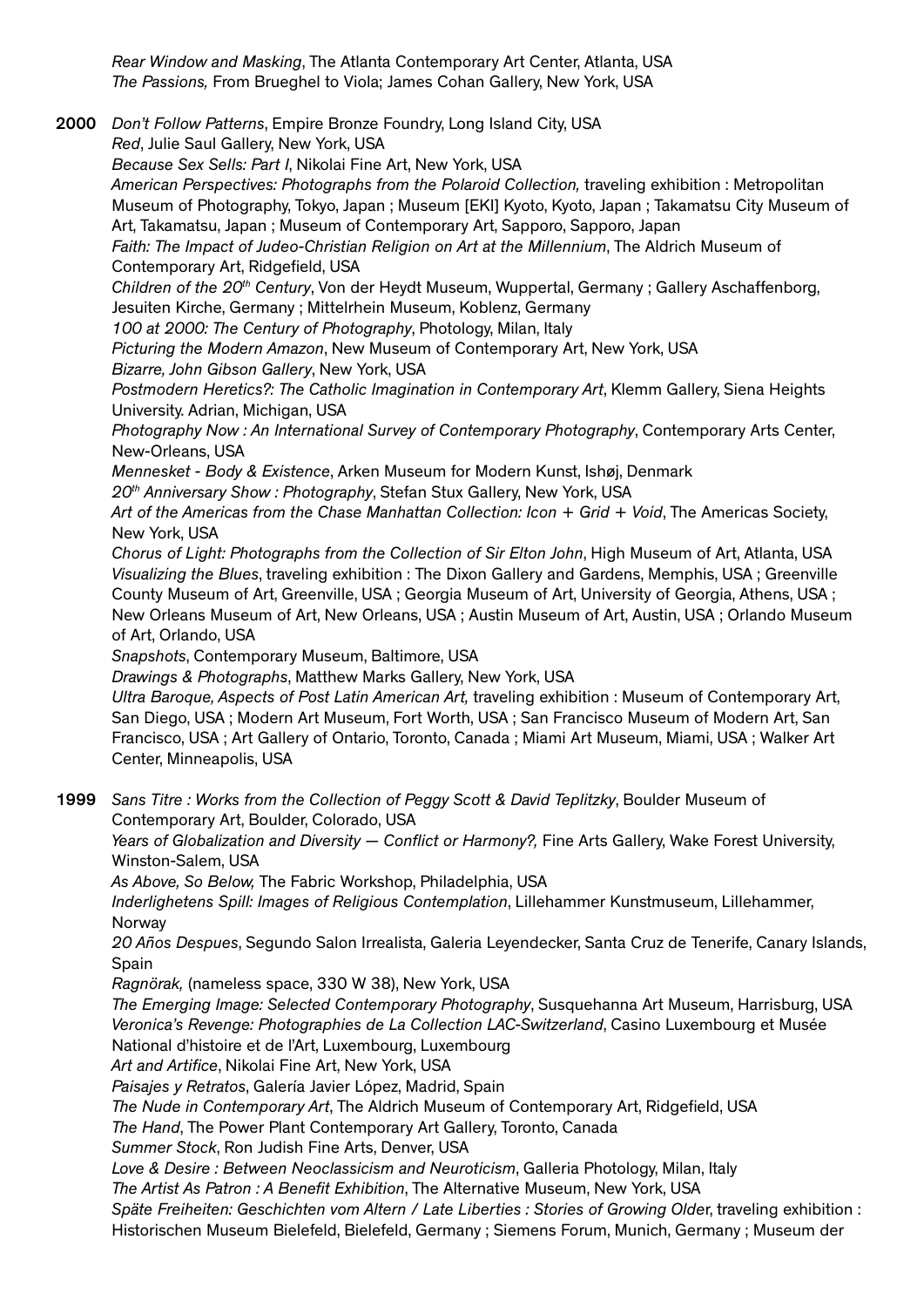Arbeit, Hambourg, Germany *U.S. to Art 1950 -2000*, Studio Casoli, Milan, Italy *The Sentiment of the Year 2000*, Milano Triennale, Milan, Italy James Danzinger Gallery, New York, USA *XX/MM,* Fay Gold Gallery, Atlanta, USA *Pure Essence and Presumed Innocence*, Marella Arte Contemporanea, Sarnico, Italy

1998 *Art and the American Experience*, Kalamazoo Institute of Arts, Kalamazoo, USA *Autumn Exhibition*, Galeri K, Oslo, Norway *Threatened/Threatening Landscapes*, Moreau Center for the Arts, Saint Mary's College, Notre Dame, USA *Power by Consent : Thoughts on Desire*, Consumption and Market, ArtCenter-South Florida, Miami, USA *Segura Publishing Company*, Quartet Editions, New York, USA *Mysterious Voyages : Exploring the Subject of Photography*, Contemporary Museum, Baltimore, USA *In the Spirit : Contemporary Art and Religious Tradition*, CSPS, Cedar Rapids, USA *Knowing Children,* David Beitzel Gallery, New York, USA *Urban Encounters*, New Museum of Contemporary Art, New York, USA *Act/Language : Power and Display*, Florida Agricultural et Mechanical University, Tallahassee, USA *Pure Essence and Presumed Innocence*, Marella Arte Contemporanea, Bergamo, Italy *Transfiguration*, Bronwyn Keenan Gallery, New York, USA *Taboo: Repression and Revolt in Modern Art*, Galerie St. Etienne, New York, USA

1997 *Signs of Age: Representing the Older Body*, Santa Barbara Contemporary Arts Forum, Santa Barbara, USA *The Continuation of Something Else*, Bullet Space, New York, USA *Breaking Barriers*, Museum of Art, Fort Lauderdale, USA *Sum*, Arhurs Kunstbygning, Denmark *The Dead*, Gallery of the Saidye Bronfman Center for the Arts, Montréal, Canada

*Searching for the Spiritual*, Depree Art Center and Gallery, Hope College, Holland, USA *Angel, Angel*, Kunsthalle Wien, Vienna, Austria; Gallery Rudolfinum, Prague, Czech Republic *Allegory*, Joe Helman Gallery, New York, USA

*In the Spirit: Contemporary Art and Religious Tradition*, CSPS Legion Arts, Cedar Rapids, USA *Dawn of the Magicians Art, Science, Society at the Turn of the Millennium,* National Gallery, Prague, Czech Republic *In Visible Light: Photography and Classification in Art, Science and the Everyday, traveling* exhibition : The Museum of Modern Art, Oxford, UK ; Harris Museum and Art Gallery, Preston, UK ; Inverleith House, Royal Botanic Garden, Edinburgh, UK ; Moderna Museet, Stockholm, Sweden ; Finnish Museum of Photography, Helsinki, Finland

*Pursuit of the Sacred : Evocations of the Spiritual in Contemporary African-American Art*, The School of the Art Institute of Chicago, Chicago, USA

*Absolute Landscape-Between Illusion and Reality*, Yokohama Museum, Yokohama, Japan *Once Removed: The Photograph in Contemporary Cuban-American Art*, Visual Arts Center, California State University, Fullerton, USA

*Civil Progress : Life in Black America*, Greg Kucera Gallery, Seattle, USA *The Gun as Image*, Museum of Fine Arts, Florida State University, Tallahassee, USA

Durham, USA

1996 *Act/Language: Power & Display*, The Institute for Research on the African Diaspora in the Americas and the Carribean (IRADAC), City University of New York, New York, USA *William Christenberry, Axel Hute, Andres Serrano*, Bentley Gallery, Scottsdale, USA *Portrett*, Museet for Samtidskunst, Oslo, Norway *Dialogues: Portraits – Leonel Moura, Andres Serrano*, Extremaduran and Latin American Museum of Contemporary Art, Badajoz, Spain *Urban Evidence,* Spaces, Cleveland, USA *Radical Images*, 2nd Austrian Triennial on Photography, Neue Galerie am Landesmuseum Joanneum und Kunstlerhaus, Graz, Austria *Nude York*, Mary Anthony Galleries, New York, USA *Up North, Down South, Back East, Out West*, Fay Gold Gallery, Atlanta, USA *Body Electric*, Montreal Museum of Fine Arts, Montréal, Canada *MO(NU)MENTOS*, Galeria Luis Serpa, Lisbon, Portugal *Fractured Fairy Tales : Art in the Age of Categorical Disintegration*, Duke University Museum of Art,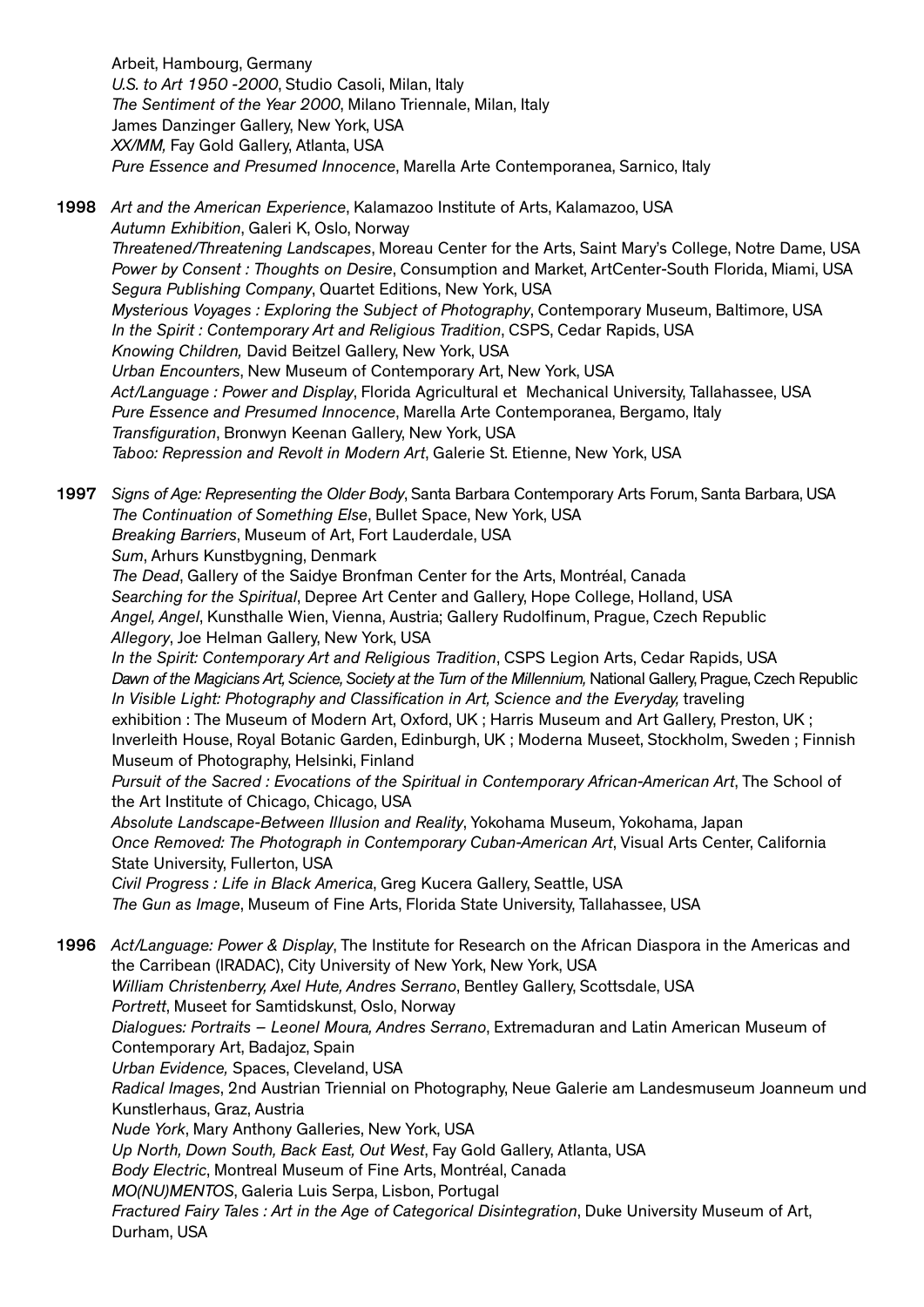*Black and Blue : Eight American Photographers*, Groninger Museum, The Netherlands *Andres Serrano, Sala Mendoza, Caracas, Venezuela*; Jesus Soto Museum, Ciudad Bolivar, Venezuela *Odd Bodies / Corps Étrangers*, National Gallery of Canada, Ottawa, Canada *Family Matters*, Greg Kucera Gallery, Seattle, USA *Sex and Crime*, Sprengel Museum, Hanovre, Germany

1995 *The Dead*, National Museum of Photography, Film and Television, Bradford, UK *Going for Baroque*, Walters Art Gallery, Baltimore, USA *Art as Witness*, 1st Kwangju International Biennale, Seoul, South Korea *Longing and Belonging : From the Faraway Nearby*, The Museum of Fine Arts, Santa Fe, USA *Content and Discontent in Today's Photography*, traveling exhibition : Bruce Museum, Greenwich, USA ; Prichard Gallery, University of Idaho, Moscow, USA ; Lowe Museum of Art, University of Miami, Coral Gables, USA ; Art Museum, University of South Florida, Tampa, USA ; Samuel P. Harn Museum of Art, University of Florida, Gainesville, USA *Large Bodies*, Pace/MacGill Gallery, New York, USA *The Portrait Now*, Elga Wimmer, New York, USA *Pulp Fact*, Photographer's Gallery, London, UK *Cuba : La Isla Posible*, Centro de Cultura Contemporania de Barcelona, Spain *Vested Power : Icons of Domination and Transcendence*, California State University, Visual Arts Center, Fullerton, USA *Monitors : Re-Viewing Cultural Expression*, The School of the Art Institute of Chicago, USA *Reaffirming Spirituality*, El Museo del Barrio, New York, USA *L'Immagine Riflessa*, Una Selezione di Fotografia Contemporanea Dalla Collezione LAC, Svizzera, Museo Pecci, Prato, Italy *Abstract Photographs*, Baltimore Museum of Art, Baltimore, USA *Yamantaka Donation*, Robert Miller Gallery, New York, USA *Critiques of Pure Abstraction,* traveling exhibition : Blaffer Gallery, University of Houston, Houston, USA ; IIlingworth Kerr Gallery, Alberta College of Art, Calgary, USA ; Sheldon Memorial Art Gallery, University of Nebraska, Lincoln, USA ; Armand Hammer Museum of Art and Cultural Center, Los Angeles, USA ; Crocker Art Museum, Sacramento, USA ; Museum of South Texas, Corpus Christi, USA ; The Lowe Art Museum, Coral Gables, USA Frederick R. Weisman Museum, University of Minnesota, Minneapolis, USA *Civil Rights Now*, traveling exhibition : Southeastern Center for Contemporary Art, Winston-Salem, USA ; Cleveland Center for Contemporary Art, Cleveland, USA ; Institute for Contemporary Art, University of Pennsylvania, Philadelphia, USA ; Parrish Art Museum, Southhampton, USA *ARS 95 Helsinki*, traveling exhibition : Museum of Contemporary Art, Helsinki, Finlande ; Finnish National Gallery, Helsinki, Finland *The Body Photographic*, Contemporary Arts Center, New Orleans, USA *White,* Laurence Miller Gallery, New York, USA 1994 *Gewalt/Geschafte (Violence/Business)*, Neue Gesellschaft fur Bildende Kunst, Berlin, Germany *Holiday Exhibition*, Paula Cooper Gallery, New York, USA *After Art : Rethinking 150 Years of Photography*, Henry Art Gallery, University of Washington, Seattle, USA *Chasing Angels,* CristineRose Gallery, New York, USA *Horsens Kunstmuseum Yesterday, Today and Maybe Tomorrow*, Horsens Kunstmuseum, Horsens, Denmark

*Don't Leave Me This Way : Art in the Age of AIDS,* National Gallery of Australia, Canberra, Australia *Black Male : Representations of Masculinity in Contemporary American Art,* traveling exhibition : Whitney Museum of American Art, New York, USA ; Armand Hammer Museum

of Art and Cultural Center, UCLA, Los Angeles, USA

*One Hundred Hearts Benefit Auction for Friends House*, The Contemporary, New York, USA

*The Little House on the Prairie*, Marc Jancou Gallery, London, UK

*Come Dire, Splendori*, Pattoria La Farnete, Florence, Italy

*Los Gèneros De La Pintura*, Centro Atlàntico De Arte Moderno, Las Palmas de Gran Canaria, Canaries Island, Spain

*Face-Off : The Portrait in Recent Art*, traveling exhibition : Institute of Contemporary Art, University of Pennsylvania, Philadelphia, USA ; Joslyn Art Museum, Omaha, USA ; Weatherspoon Art Gallery, University of North Carolina, Greensboro, USA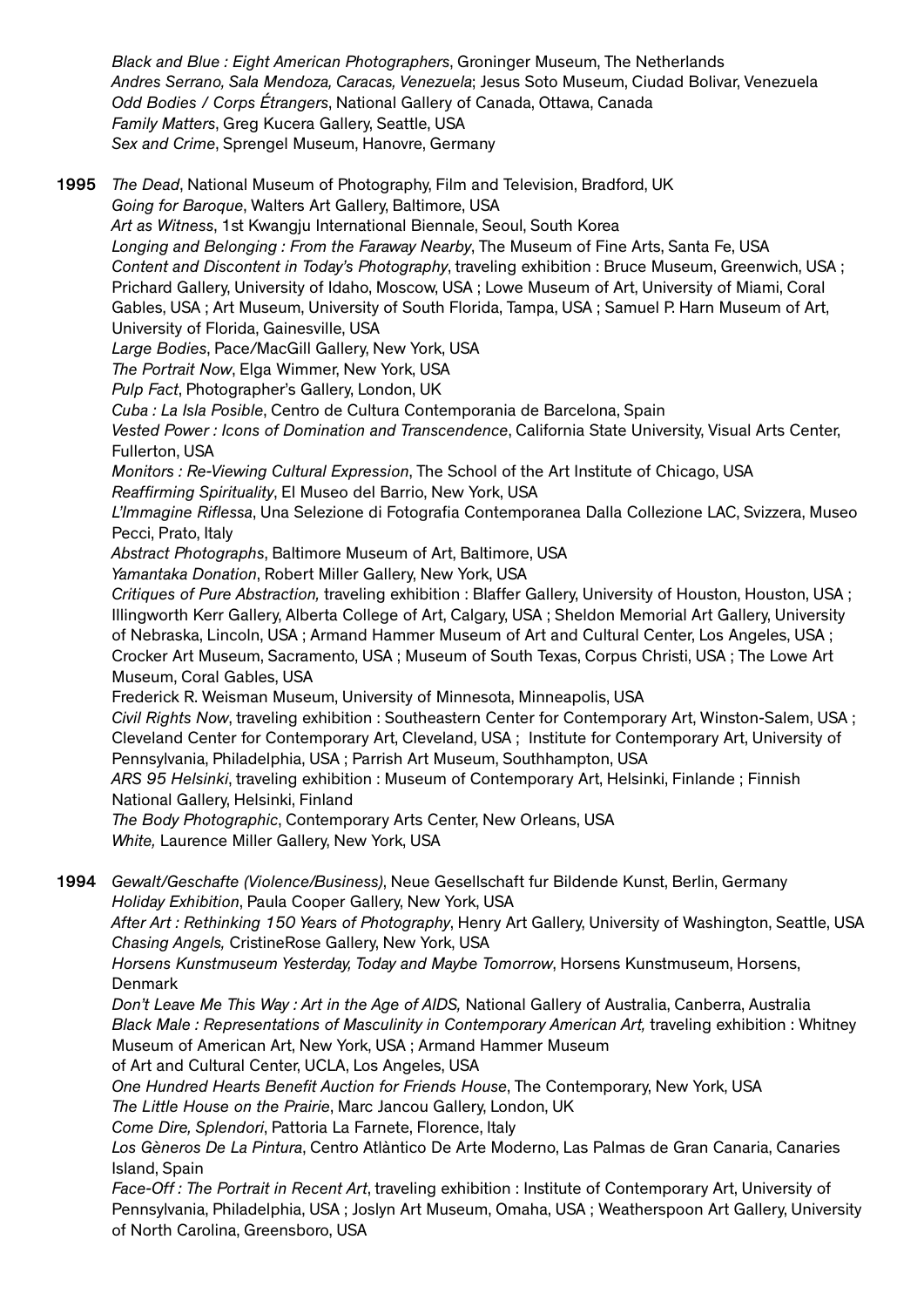*Soho at Duke V*, Duke University Museum of Art, Durham, USA *Pour Les Chapelles de Vence*, Espace des Arts de Chalon-sur-Saône, Musée d'art contemporain de Bordeaux, Bordeaux, France *Many Dogs Run Wild...,* Adlercreutz-Björkholmen, Stockholm, Sweden *Myths and Mysticism*, Gotlands Konst Museum, Gotland, Sweden Printemps de la Photo à Cahors, Cahors Festival, Cahors, France *GIFT,* The InterArt Center, New York, USA *The Abstract Urge : Recent Photographs Beyond Description,* Ansel Adams Center for Photography, San Francisco, USA *Wenn die Kinder Sind Im Dunkeln...,* Vienna Secession, Vienna, Austria *Pictures of the Real World (In Real Time),* traveling exhibition : Paula Cooper Gallery, New York, USA ; Le Consortium*,* Dijon, France ; Le Capitou, Centre d'Art Contemporain, Fréjus, France ; Stadtische Galerie, Goppingen, Germany ; Massimo de Carlo, Milan, Italy ; Hara Museum of Contemporary Art, Tokyo, Japan *This Is My Body*, Greg Kucera Gallery, Seattle, USA *Evidence of Death*, The Light Factory, Charlotte, USA *Pattoria La Farnete*, Florence, Italy

1993 *Slipping Through My Fingers*, Galerie Snoegi, Rotterdam, The Netherlands *Wings of Change: Images of Contradiction and Consensus*, The Directors Guild, Los Angeles, USA *Photography by Cintas Fellows*, The Art Museum, Florida International University, Miami, USA *25 Years: A Retrospective*, Cleveland Center for Contemporary Art, Cleveland, USA *Extravagant : The Economy of Elegance*, Russisches Kulturzentrum, Berlin, Germany *Body Parts*, Haines Gallery, San Francisco, USA

*Image First : Eight Photographers for The 90s*, Laura Carpenter, Santa Fe, USA *Vivid : Intense Images by American Photographers*, Raab Galerie, London, UK ; Gian Ferrari *Arte Contemporanea*, Milan, Italy ; Feigen Inc., Chicago, USA

*Up Close : Contemporary Art from the Mallin Collection,* Herbert F. Johnson Museum of Art, Cornell University, Ithaca, USA

*Saints and Survivors In a Time of Plague*, Lowinsky Gallery, New York, USA

*The Naming of the Colors*, White Columns, New York, USA

*Tema Aids*, traveling exhibition : Sonja Henie-Niels Onstad Foundations, The Art Center, Hovikodden, Norway ; Bergen Kunstforeng, Bergen, Norway; Stockholm, Sweden ; Copenhaguen, Denmark *Viande Mystique*, University of Quebec, Montréal, Canada

*Labyrinth of the Spirit*, The Hammond Galleries, Lancaster, USA

*Abject Art : Repulsion and Desire in American Art,* Whitney Museum of American Art, New York, USA *Aperto '93*, Venice Biennale, 45th International Art Exhibition, Venice, Italy *The Alternative Eye : Photo Art for the 90s*, Southern Alleghenies Museum of Art, Loretto, Pennsylvania, USA

1992 *Hair*, John Michael Kohler Arts Center, Sheboygan, USA

*Erotiques*, Albert Benhamou Gallery, Paris, France

*Promises*, *Election Dreams and Desires, Fears and Nightmares,* Jersey City Museum, Jersey City, USA *Saint Vitus on Ecstasy,* Suzanne Biederberg Gallery, Amsterdam, The Netherlands *Images Metisses*, Institut du Monde Arabe, Paris, France

*...By Foul Subtraction,* (The AIDS Body Bag Project) Artspace, Jersey City, USA

*10 Artist As Catalyst*, Alternative Museum, New York, USA

*Art Show,* New York Downtown Hospital, New York, USA

*Spiritual Cargo : Shamanistic Manifestations*, Charter Oak Cultural Center, Hartford, USA

*Perils et Coleres,* Musée d'art contemporain de Bordeaux, Bordeaux, France

*Gegendarstellung--Ethics and Esthetics in Time of AIDS,* Kunstverein in Hamburg, Hambourg, Germany *Germany Quotations*, The Aldrich Museum of Contemporary Art, Ridgefield, Connecticut, USA *Habeas Corpus*, Stux Gallery, New York, USA

*Scandal, Outrage and Censorship : Controversy in Modern Art*, The Galerie St. Etienne, New York, USA *Andres Serrano, Lee Jaffe, Genevieve Cadieux*, ICA Amsterdam, The Netherlands

*Les Couleurs d'Argent*, Musée de la Poste, Paris, France

*Dirt and Domesticity: Constructions of the Feminine*, Whitney Museum of American Art, New York, USA *La Luz Este Ano*, La Casa de Cultura, Santa Cruz de Tenerife, Spain

*Mike Bildo, Manuel Ocampo, Andres Serrano,* The Saatchi Collection, London, UK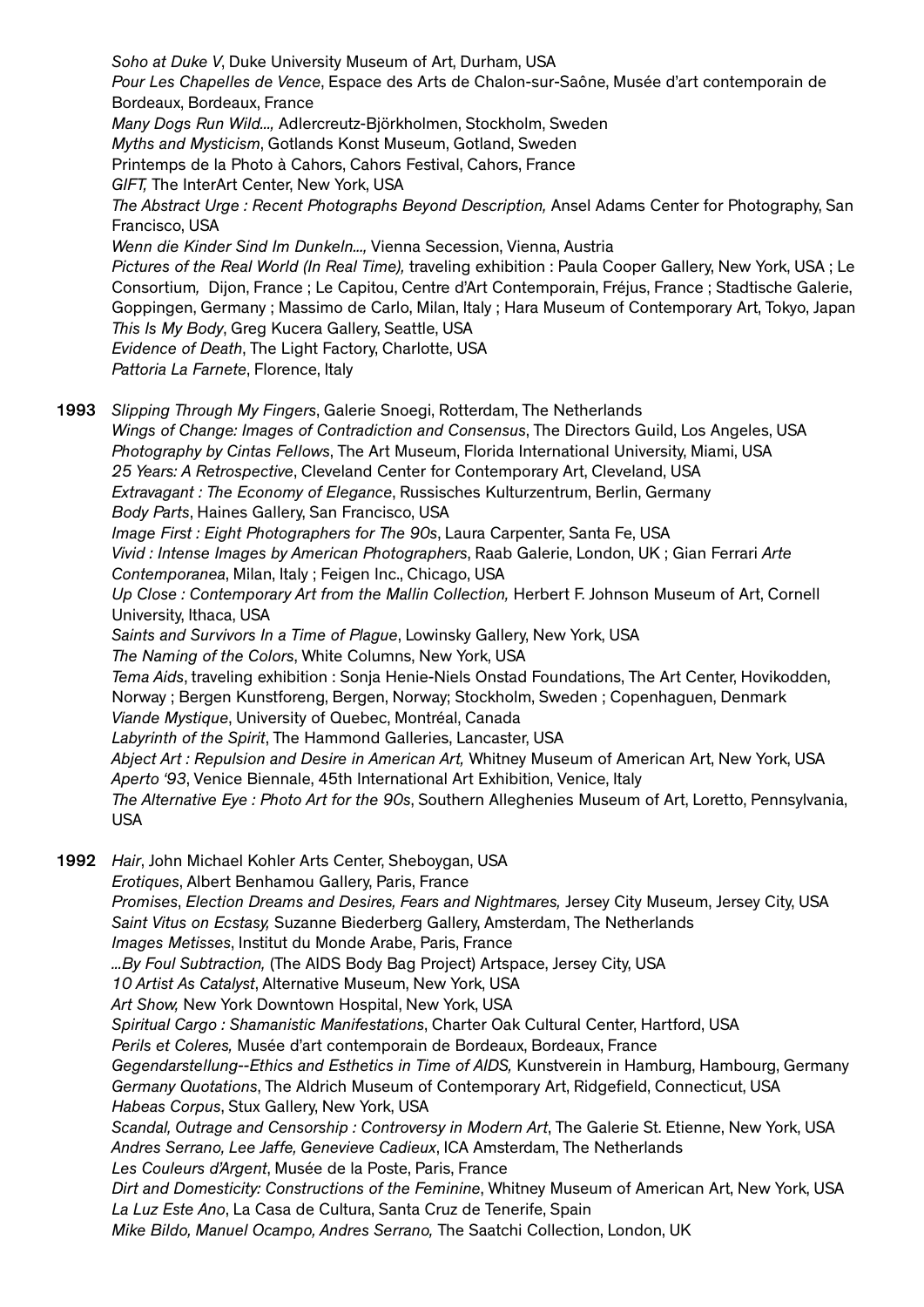- 1991 *Portraits,* Linda Cathcart Gallery, Santa Monica, USA *Sguardo Di Medusa,* Castillo di Rivoli, Turin, Italy *Cruciformed: Images of the Cross in Contemporary Art,* Cleveland Center for Contemporary Art, USA Wewerka and Weiss Galerie und Galerie vier, Berlin, Germany *Beyond the Frame : American Art, 1960-1990*, traveling exhibition : Art Museum, Tokyo, Japan ; National Museum of Art, Osaka, Japan; Fukuoka Art Museum, Fukuoka, Japan *Erotica Desire*, Con Rumore, Rotterdam, The Netherlands *The Good, The Bad and The Ugly*, Center for the Arts, Wesleyan University, Middletown, USA *Mapplethorpe, Serrano, Sherman, Wegman*, BlumHelman, New York, USA *Just What Is It That Makes Today's Homes So Different, So Appealing?*, Hyde Collection, Glens Falls, USA *Spiritual Cargo : Shaministic Manifestations,* Atrium Gallery, University of Connecticut, Danbury, USA *Dissimiliar Identity*, Scott Alan Gallery, New York, USA *Revolution*, Recent Gallery, Sapporo, Japan *Palo Alto Cultural Center*, Palo Alto, USA *Selves*, Greenville County Museum of Art, Greenville, USA *Political/Advocacy Art*, The Aldrich Museum of Contemporary Art, Ridgefield, USA *Devil in the Stairs : Looking Back at the 80's,* Institute of Contemporary Art, University of Pennsylvania, Philadelphia, USA Ginny Williams Gallery, Denver, USA BlumHelman, New York, USA Greenberg Wilson, New York, USA *Long Live the New Flesh*, Kettle's Yard, Cambridge, UK *The Disappearance of the Objects,* Museum Moderner Kunst, Vienna, Austria 1990 *U.S.A. Annees, 90*, Galerie Antoine Candau, Paris, France Greenberg Wilson, New York, USA *Heads*, BlumHelman, New York, USA *Images in Transition-Photographic Works Towards The 1990's*, Museum of Modern Art, Kyoto, Japan; Museum of Modern Art, Tokyo, Japan
	- *Constructed Illusions*, Pace/MacGill Gallery, New York, USA
	- *AIDS*, Real Art Ways, Hartford, USA
	- *Figuring the Body*, Museum of Fine Arts, Boston, USA
	- *Espiritu y Carne*, Jorge Albero Gallery, Madrid, Spain

Die Zehn Kunstler An Die Ich Am 3 Mai 1990 um 19.00 Uhr Gedeacht Habe, Witte de Withe Center for Contemporary Art, Rotterdam, The Netherlands

- *Simple Pleasures*, MIT List Visual Arts Center, Cambridge, USA
- *Critical Realism*, Perspektief Eendrachtsweg, Rotterdam, The Netherlands
- *AIDS Timeline*, Wadsworth Atheneum, Hartford, USA

*The Decade Show : Frameworks of Identities in the 1980s*, New Museum of Contemporary Art, New York, USA

*Contemporary Photographs*, AFR Fine Art, Washington, DC, USA *Insect Politics*, Hallwalls, Buffalo, USA

### PUBLIC AND PRIVATE COLLECTIONS (SELECTION)

Addison Gallery of American Art, Phillips Academy, Andover, USA Allen Art Museum, Oberlin, Ohio, USA ARKEN Museum for Moderne Kunst, Copenhague, Denmark Art Institute of Chicago, Chicago, USA Baltimore Museum of Art, Baltimore, USA Brooklyn Museum, Brooklyn, New York, USA CAPC Musée d'art contemporain de Bordeaux, France CAC Centro de Arte Contemporáneo Malága, Málaga, Spain Centro Andaluz de Arte Contemporaneo, Seville, Spain Centro Cultural Arte Contemporaneo, Mexico, Mexico Cintas Foundation, Miami, Florida, USA Collection de la fondation François Pinault, Paris, France